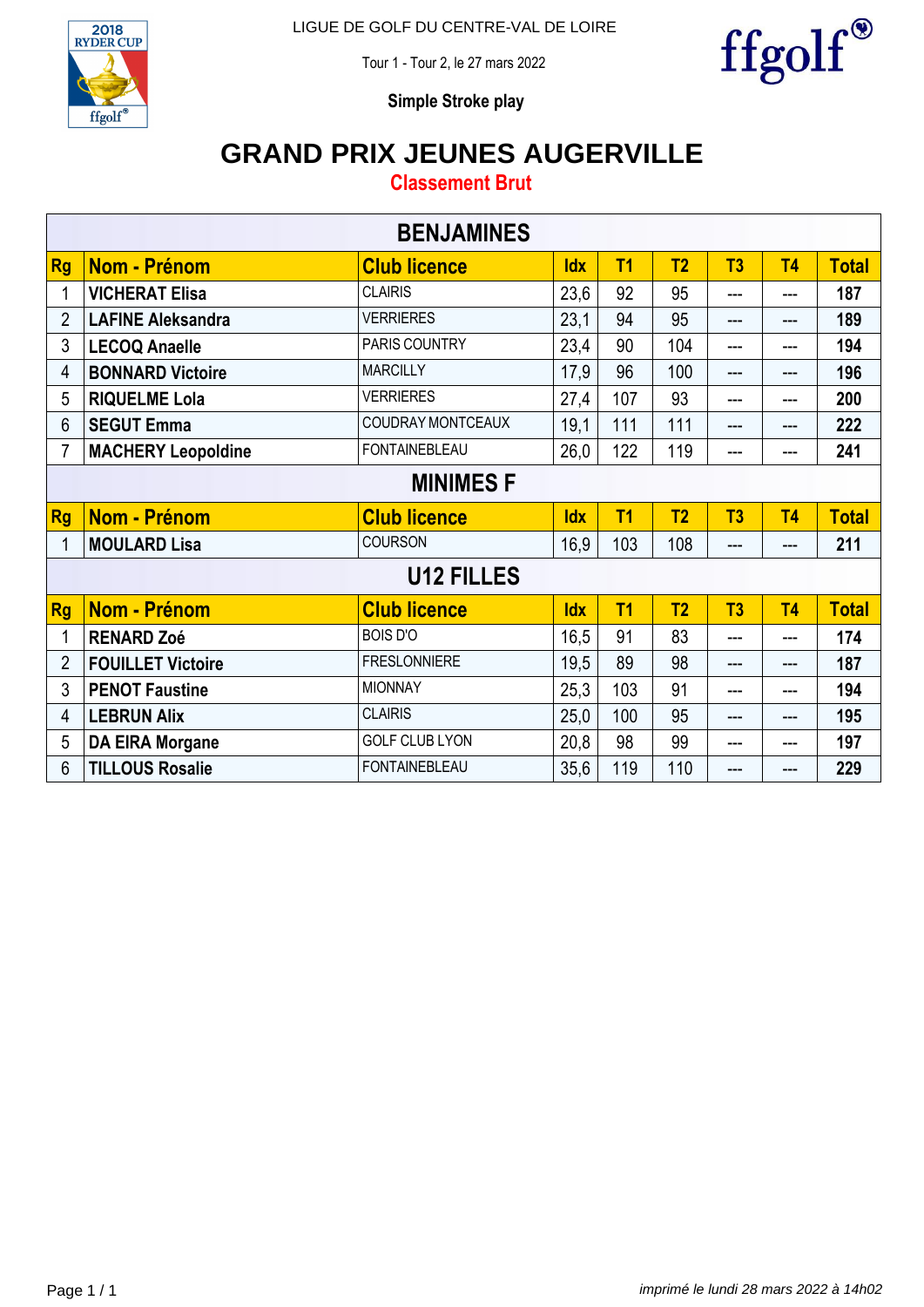

Tour 1 - Tour 2, le 27 mars 2022



**Simple Stroke play**

## **GRAND PRIX JEUNES AUGERVILLE**

### **Classement Brut**

| <b>BENJAMINS</b> |                              |                      |            |                |                |     |                            |              |  |
|------------------|------------------------------|----------------------|------------|----------------|----------------|-----|----------------------------|--------------|--|
| <b>Rg</b>        | <b>Nom - Prénom</b>          | <b>Club licence</b>  | <b>Idx</b> | T <sub>1</sub> | T <sub>2</sub> | T3  | T <sub>4</sub>             | <b>Total</b> |  |
| 1                | <b>LERCH Lilian</b>          | <b>MORMAL</b>        | 6,2        | 84             | 84             | --- | ---                        | 168          |  |
| $\overline{2}$   | <b>MARTY-MAHE Tiago</b>      | <b>FRESLONNIERE</b>  | 12,8       | 85             | 86             | --- | $\qquad \qquad \text{---}$ | 171          |  |
| T <sub>3</sub>   | <b>TILLOUS Andreas</b>       | <b>FONTAINEBLEAU</b> | 11,6       | 90             | 89             | --- | ---                        | 179          |  |
| T <sub>3</sub>   | <b>BRULE Giovanni</b>        | MEAUX BOUTIGNY       | 8,4        | 89             | 90             | --- | $\qquad \qquad \text{---}$ | 179          |  |
| 5                | <b>DESNOYER Edgar</b>        | RCF LA BOULIE        | 12,0       | 92             | 88             | --- | ---                        | 180          |  |
| $6\phantom{1}$   | <b>BROUSSAUD Louis</b>       | <b>MARCILLY</b>      | 16,1       | 95             | 86             | --- | $---$                      | 181          |  |
| T7               | <b>TAILLIA Pierre-Armand</b> | PARIS COUNTRY        | 16,1       | 94             | 88             | --- | ---                        | 182          |  |
| T7               | <b>SIMONNOT Benjamin</b>     | <b>GIF CHEVRY</b>    | 10,4       | 94             | 88             | --- | ---                        | 182          |  |
| 9                | <b>MARCHAND Paul</b>         | <b>FRESLONNIERE</b>  | 15,1       | 94             | 95             | --- | $---$                      | 189          |  |
| 10               | <b>BASBAYOU Rémi</b>         | <b>VAL GRAND</b>     | 13,5       | 98             | 92             | --- | ---                        | 190          |  |
| 11               | <b>JUNGUENET Ambroise</b>    | <b>FONTAINEBLEAU</b> | 18,8       | 98             | 94             | --- | ---                        | 192          |  |
| 12               | <b>DUPONT Victor</b>         | <b>FRESLONNIERE</b>  | 16,8       | 99             | 97             | --- | $---$                      | 196          |  |
| 13               | <b>GABELA-MATEOS Nolann</b>  | <b>ROISSY</b>        | 25,3       | 100            | 109            | --- | ---                        | 209          |  |
| 14               | <b>CHAGNON Paul</b>          | <b>PICARDIERE</b>    | 18,4       | 99             | 111            | --- | ---                        | 210          |  |
| 15               | <b>DAUBARD Simon</b>         | <b>FONTAINEBLEAU</b> | 27,3       | 106            | 108            | --- | ---                        | 214          |  |
| 16               | <b>LUSTYK Nathan</b>         | <b>MONT GRIFFON</b>  | 37         | 111            | 122            | --- | ---                        | 233          |  |
|                  | <b>MINIMES G</b>             |                      |            |                |                |     |                            |              |  |
|                  |                              |                      |            |                |                |     |                            |              |  |
| <b>Rg</b>        | <b>Nom - Prénom</b>          | <b>Club licence</b>  | <b>Idx</b> | T <sub>1</sub> | T <sub>2</sub> | T3  | T <sub>4</sub>             | <b>Total</b> |  |
|                  | <b>BULOT Alexandre</b>       | <b>TOURAINE</b>      | 4,6        | 87             | 83             | --- | $\overline{a}$             | 170          |  |
| $\overline{2}$   | <b>FILOT Corentin</b>        | <b>MASSANE</b>       | 5,9        | 91             | 80             | --- | ---                        | 171          |  |
| 3                | <b>BROMET Nolann</b>         | CH. AUGERVILLE       | 9,2        | 86             | 89             | --- | ---                        | 175          |  |
| 4                | <b>BUCAILLE Germain</b>      | <b>VAL GRAND</b>     | 7,8        | 88             | 89             | --- | $---$                      | 177          |  |
| 5                | <b>GALERNE Alexis</b>        | <b>FRESLONNIERE</b>  | 13,1       | 88             | 90             | --- | ---                        | 178          |  |
| 6                | <b>GUILBEAU Ethann</b>       | <b>OZOIR</b>         | 12,8       | 91             | 96             | --- | $---$                      | 187          |  |
| 7                | <b>TASSIN Eliot</b>          | PARIS COUNTRY        | 13,4       | 104            | 87             |     | ---                        | 191          |  |
| 8                | <b>HALLAIS Louis</b>         | <b>TOURAINE</b>      | 15,9       | 97             | 98             | --- | $---$                      | 195          |  |
| 9                | <b>EJNES Robin</b>           | <b>ST AUBIN</b>      | 11,9       | 98             | 98             | --- | $---$                      | 196          |  |
| 10 <sup>°</sup>  | <b>PLUMET Edgar</b>          | <b>FONTAINEBLEAU</b> | 27,8       | 117            | 112            | --- | $---$                      | 229          |  |
| 11               | <b>GUILLAUME Romain</b>      | RCF LA BOULIE        | 9,1        | <b>DSQ</b>     | <b>DSQ</b>     | --- | $---$                      | $\mathbf 0$  |  |
|                  |                              | <b>U12 G</b>         |            |                |                |     |                            |              |  |
| <b>Rg</b>        | <b>Nom - Prénom</b>          | <b>Club licence</b>  | <b>Idx</b> | T1             | T <sub>2</sub> | T3  | T <sub>4</sub>             | <b>Total</b> |  |
| 1                | <b>DA VIOLANTE Camille</b>   | <b>MARCILLY</b>      | 21,7       | 90             | 89             | --- | $\qquad \qquad \text{---}$ | 179          |  |
| T <sub>2</sub>   | <b>RODUIT Maxime</b>         | <b>ETRANGER</b>      | 13,8       | 92             | 89             | --- | $---$                      | 181          |  |
| T <sub>2</sub>   | <b>LEGUEU Tom</b>            | COURSON              | 17,3       | 91             | 90             | --- | ---                        | 181          |  |
| 4                | <b>LEONETTI Antoine</b>      | COURSON              | 25,9       | 88             | 100            | --- | $\qquad \qquad \text{---}$ | 188          |  |